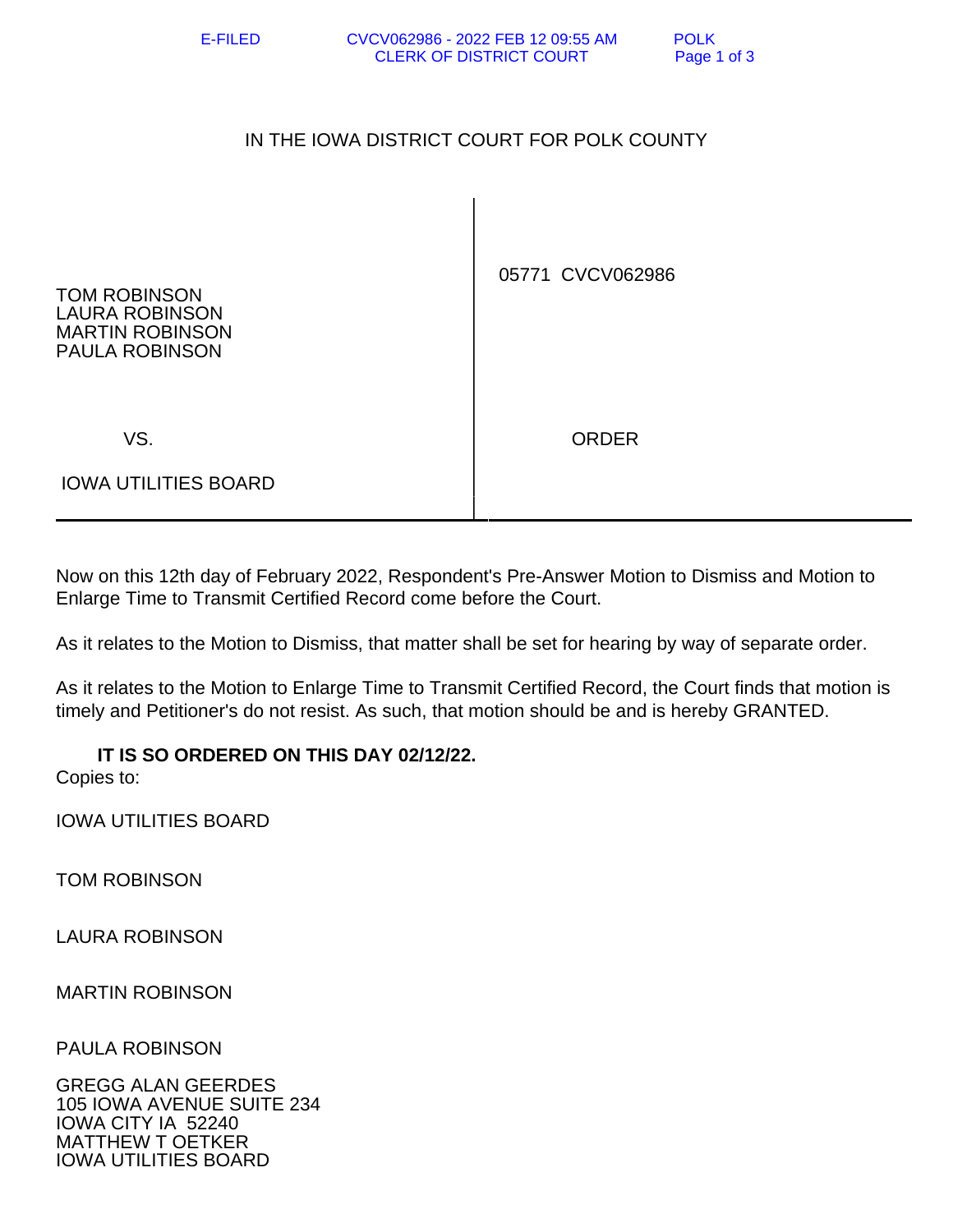E-FILED CVCV062986 - 2022 FEB 12 09:55 AM POLK CLERK OF DISTRICT COURT Page 2 of 3

1375 E COURT AVE DES MOINES IA 50319

JON C TACK IOWA UTILITIES BOARD 1375 EAST COURT AVE DES MOINES IA 50319

HUNTER FORS